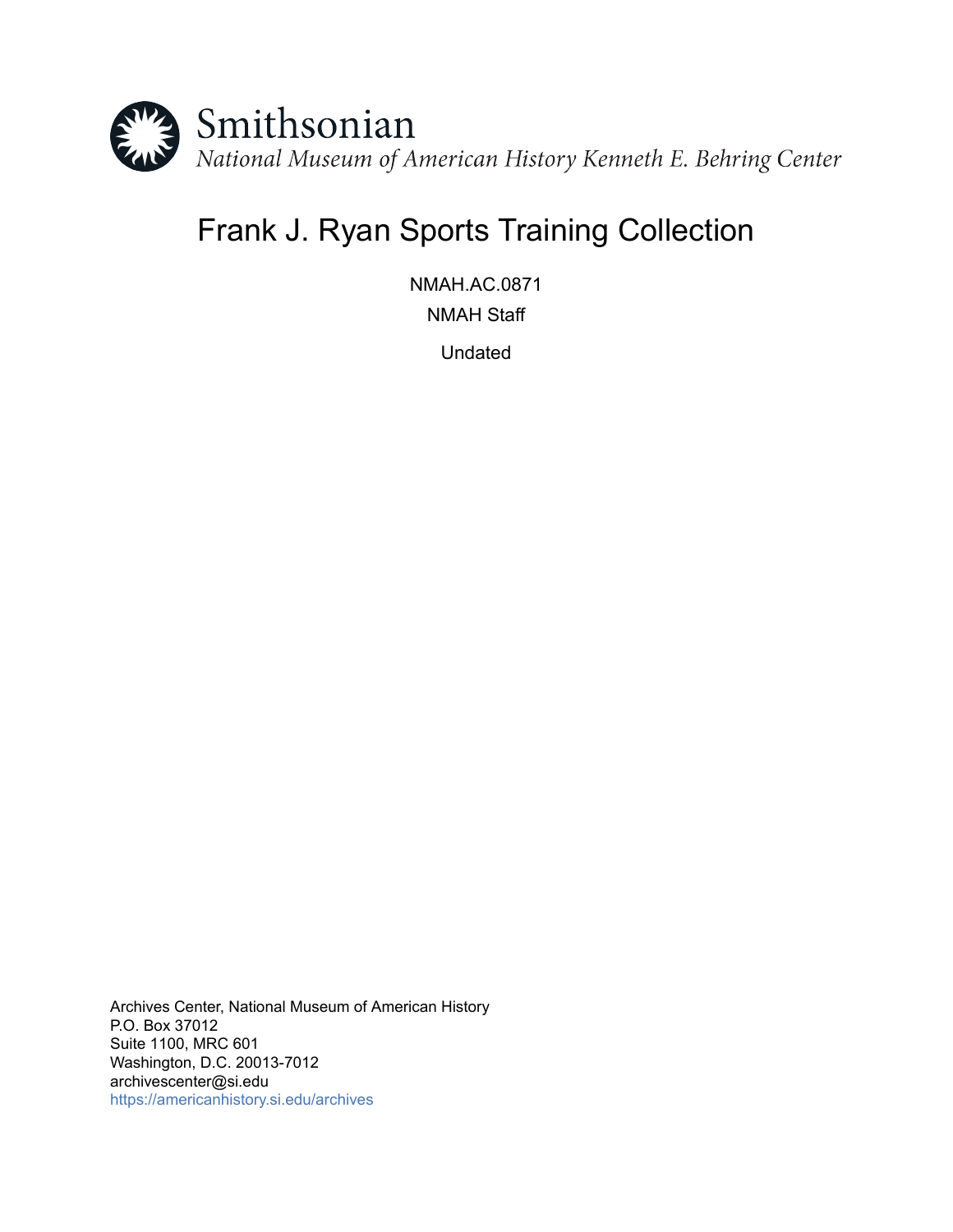## **Table of Contents**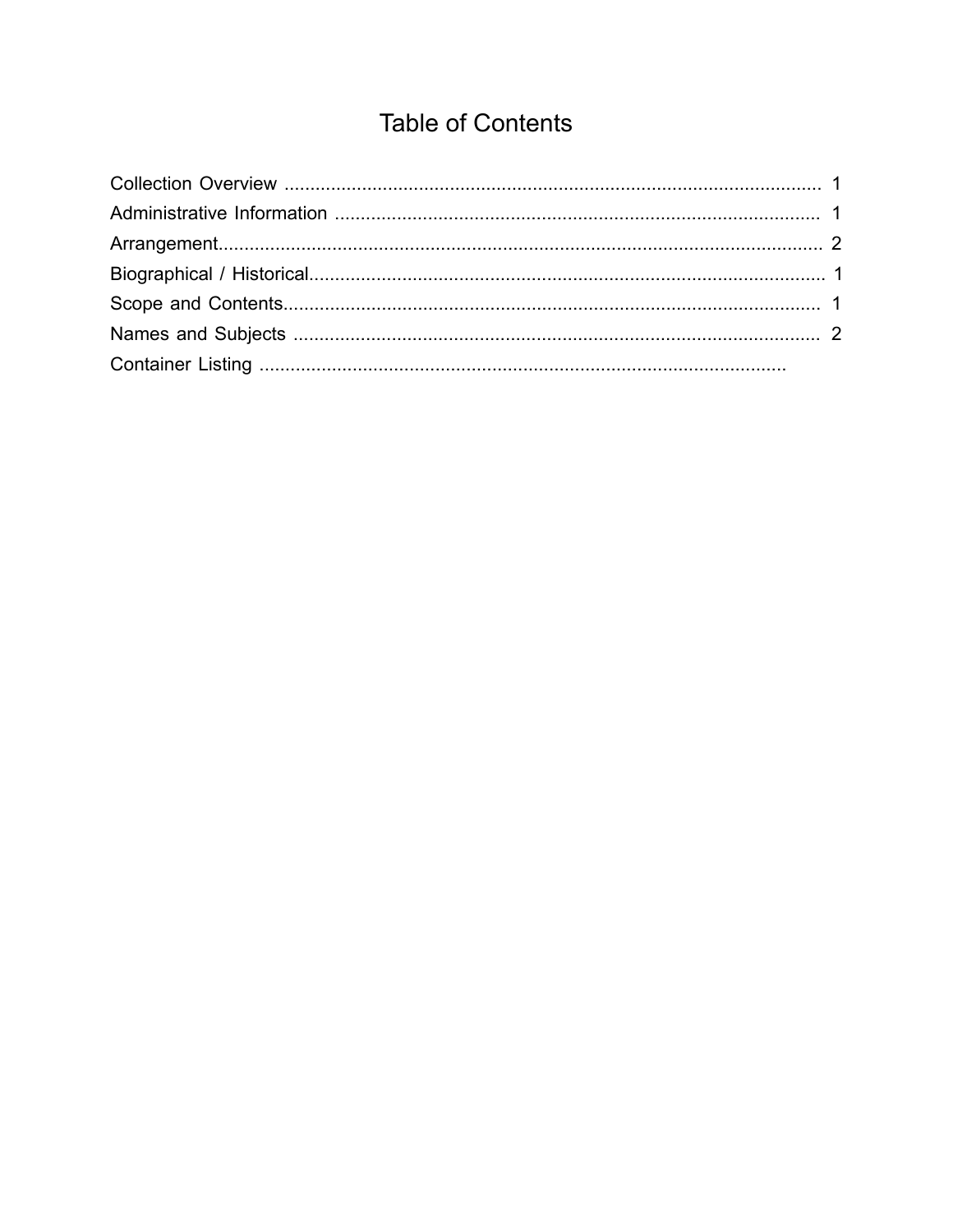| <b>Repository:</b> | Archives Center, National Museum of American History |
|--------------------|------------------------------------------------------|
| Title:             | Frank J. Ryan Sports Training Collection             |
| Date:              | 1936-1982                                            |
| Identifier:        | NMAH.AC.0871                                         |
| Creator:           | Ryan, Frank J. (Creator)                             |
| Extent:            | 16 Cubic feet                                        |
| Language:          | English.                                             |

## <span id="page-2-0"></span>**Collection Overview**

#### <span id="page-2-1"></span>**Administrative Information**

#### Immediate Source of Acquisiton

Donated to the Archives Center in 2004 by Neil Ryan (Frank Ryan's son) and Fran Ryan.

#### Processing Information

Collection is unprocessed.

#### Preferred Citation

Frank J. Ryan Sports Training Collection, Archives Center, National Museum of American History.

#### Restrictions on Access

Collection open for research on site by appointment. Unprotected photographs must be handled with gloves.

#### Terms Governing Use and Reproduction

Collection items available for reproduction, but the Archives Center makes no guarantees concerning copyright restrictions. Other intellectual property rights may apply. Archives Center cost-recovery and use fees may apply when requesting reproductions.

## <span id="page-2-2"></span>**Biographical / Historical**

Coach at Yale University, creator of sports training films and author of sports training books. He developed a unique bank/school community relations program wherein banks would donate Ryan's sports training films to local schools in exchange for publicity.

## <span id="page-2-3"></span>**Scope and Contents**

Archival materials relating to Ryan's career as an athlete, a sports coach at Yale, an inventor, and an author. Includes photographs, the patent for Ryan's electro-mechanical football game, scrapbooks of newsclippings, Ryan's instructional books on sports, brochures, reprints of articles and other printed materials relating to Ryan's instructional films. Also included are instructional sports films Ryan created and marketed.